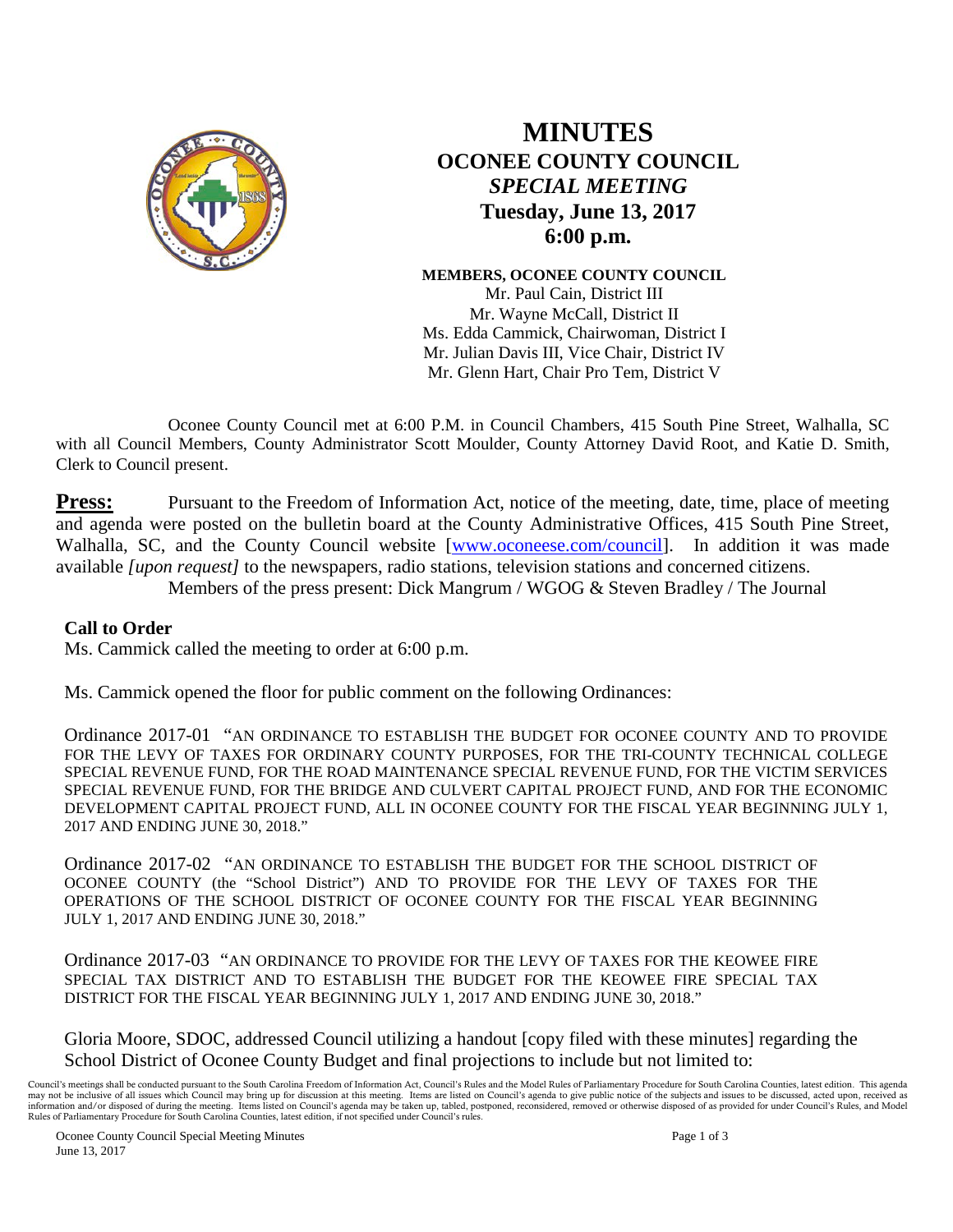- Presented Budget in April 2017
- Updated information as follows:
	- o decreased amount in local taxes by \$665,000 due to increases in state funding
	- o state sources increased by \$128,000<br>o transfers have increased by \$105,000
	- $\circ$  transfers have increased by \$105,000  $\circ$  state is covering 1% of retirement incom-
	- state is covering 1% of retirement increase; first quarter of next year there should a credit of \$676,750
- Net request from Council is \$65,797,636.00

Lengthy discussion followed to include but not limited to:

- 1% Salary increases for all employees
- Increased salary schedule
- Increase in retirement contribution
- Additional funding in the base student cost
- Fringe benefits
- EIA/EFA Formula
- Fund Balance
- Amount that is being presented is close to \$10 million more than in 2010
- Increased class size
- Ranked in the top 10 in some areas and in the middle in other areas
- Numbers
- Millage

Mr. Moulder addressed Council regarding the following to include:

- Maintain millage rate
- Reassessment
- Fund balance
- Rollback year
- Revenue neutral format minus the allowed increases by state law
- CPI
- Cap calculation**s**
- Not asking for a tax increase

Mr. Davis made a motion, seconded by Mr. Hart, approved  $5 - 0$ , to close Public Hearings for Ordinance 2017-01, Ordinance 2017-02 and Ordinance 2017-03.

Council inquired about several different departments regarding the Updated Administrator's Recommended Budget [copy filed with these minutes] to include:

Interest and Investment Income

- Administrative Investment Accounts
- Treasurer manages account
- Not a long term account
- Funds that are kept from an operating capital standpoint and invests repeatedly through smaller investments
- Council requested a breakdown of the investment strategy, where the money comes from and how

Council's meetings shall be conducted pursuant to the South Carolina Freedom of Information Act, Council's Rules and the Model Rules of Parliamentary Procedure for South Carolina Counties, latest edition. This agenda may not be inclusive of all issues which Council may bring up for discussion at this meeting. Items are listed on Council's agenda to give public notice of the subjects and issues to be discussed, acted upon, received as information and/or disposed of during the meeting. Items listed on Council's agenda may be taken up, tabled, postponed, reconsidered, removed or otherwise disposed of as provided for under Council's Rules, and Model Rules of Parliamentary Procedure for South Carolina Counties, latest edition, if not specified under Council's rules.